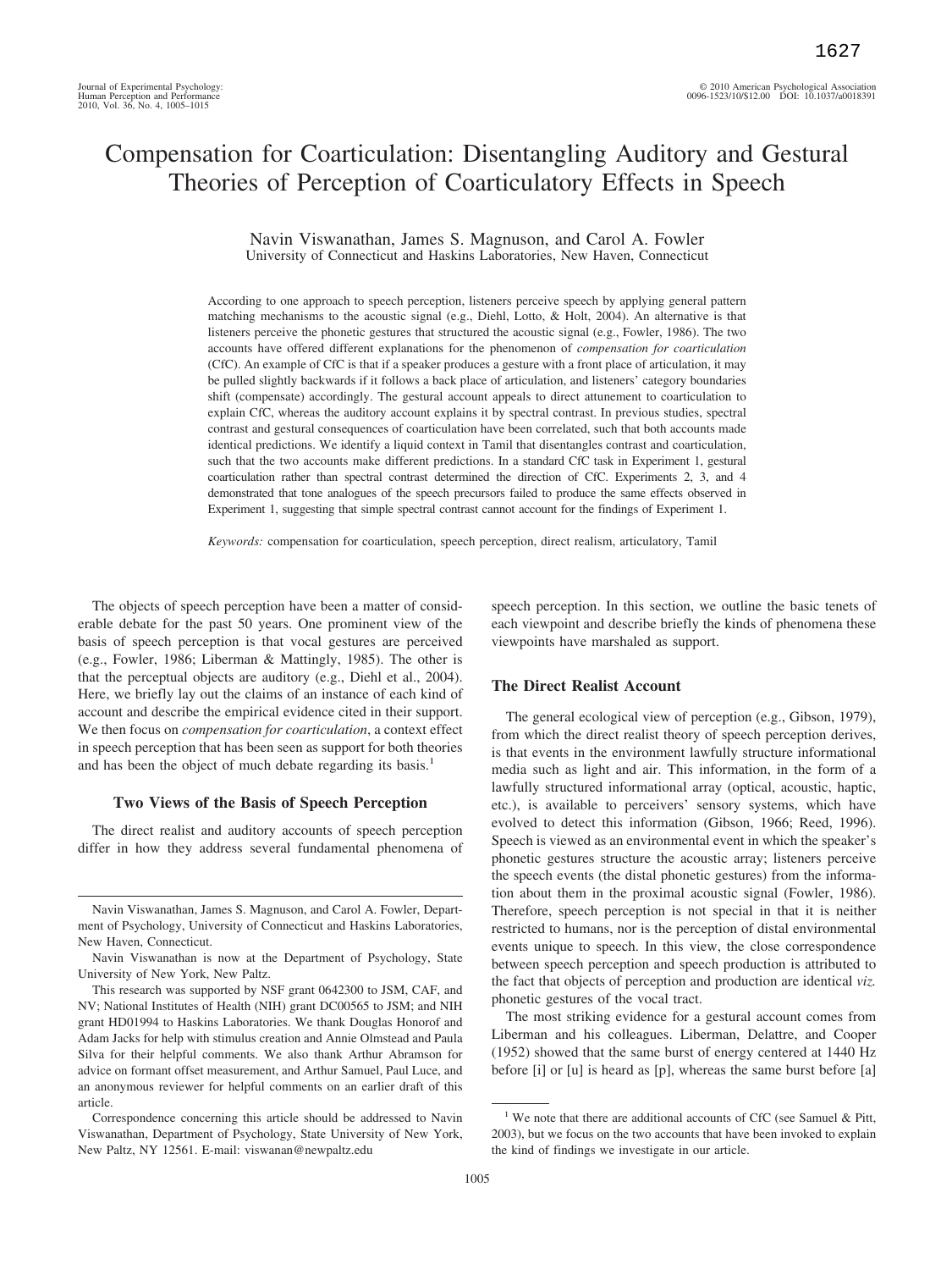is heard as a [k]. That is, the same bit of the acoustic signal is perceived differently depending on coarticulatory context. A complementary finding showed that very different acoustic cues, a high rise in F2 in [di] and a low fall in [du] that, in natural speech would be caused by the same consonantal constriction gesture, are both heard as [d] in syllable context (Liberman, Delattre, Cooper, & Gerstman, 1954). This pair of findings prompted Liberman and colleagues to conclude, "there is typically a lack of correspondence between acoustic cue and perceived phoneme, and in all these cases it appears that perception mirrors articulation more closely than sound"(Liberman, Cooper, Shankweiler, & Studdert-Kennedy, 1967, p. 453). Several other results seem to support a gestural account. For example, the McGurk effect (McGurk & McDonald, 1976) demonstrates that listeners' perception of speech is affected by visual information about vocal tract movements. From a direct realist account, this finding is evidence that perceivers utilize articulatory information irrespective of the modality in which it is available. (For an alternative explanation, see Diehl et al., 2004.) Fowler and Dekle (1991) tested the generality of this explanation by using a combination of haptic and auditory information and showed that listeners' perception of speech was similarly influenced when they felt the experimenter's vocal movements while they heard speech.

## **The General Auditory Approach**

The principal claim of the general auditory approach is that listeners perceive the acoustic signal itself rather than speakers' vocal tract gestures. Speech perception, according to this view, is served by domain-general auditory processes and perceptual learning mechanisms that have evolved to perceive relevant environmental sounds. Diehl et al. (2004) write, "In contrast to MT [Motor Theory] and DRT [Direct Realist Theory], GA [the General Auditory framework] assumes that listeners' recovery of spoken messages from the acoustic signal (whether these messages are construed as distinctive features, phonemes, words, or some higher level linguistic units) is neither equivalent to nor mediated by the perception of gestures" (p. 154). Thus, listeners perceive speech by combing the acoustic signal for cues that enable them to activate the mental categories in their particular language that provide the best match for the signal. As the quotation above makes evident, the specific nature of these categories (if they are subphonemic, phonemic, lexical or other) is left unspecified. The close correspondence between speech production and perception is ascribed to the co-constraining goals of the perception and production systems. According to this view, the gestural production system maximizes the acoustic distinctiveness of phonemes to aid the task of an acoustically attuned general perceptual system. The perceptual system, apart from constraining the production system, is itself sensitive to the regularities that the speech production system imparts to the acoustic signal.

The empirical evidence cited in support of the general auditory account thus far falls into three different sets. The first consists of evidence that listeners perceive speech and non-speech similarly (e.g., Pastore, Li, & Layer, 1990; Pisoni, 1977). One interpretation of these findings is that listeners perform similarly during speech and nonspeech perception because they extract statistical patterns in the acoustic signal, irrespective of the nature of their source (e.g., Holt, 2005, 2006). This suggests that listeners perceive the acoustics of speech much like any other environmental sounds, and appeals to articulatory processes are unnecessary. The second set of findings demonstrates that animals can be trained to perform phonetic classification tasks with speech stimuli and post-training pattern of responses closely resembles that of human listeners (e.g., Kluender, Diehl, & Killeen, 1987; Kuhl & Miller, 1979) These findings, in addition to refuting any claims of specialization posited for speech perception mechanisms, have been interpreted as demonstrating that general learning mechanisms are responsible for the specific nature of phonetic categories (Lotto, Kluender, & Holt, 1997). The third set of findings show that phonemic contrasts tend to lie along natural auditory boundaries (e.g., Kuhl & Miller, 1978) and support the claim that the phonemic inventories of languages are largely determined by considerations of maximizing auditory distinctiveness (e.g., Diehl, Lindblom, & Creeger, 2003). This claim, termed the *auditory enhancement hypothesis* (e.g., Diehl, Kluender, Walsh, & Parker, 1991), suggests that the specific gestures of speech production are selected to maximize acoustic distinctiveness.

## **Distinguishing the Two Accounts**

At first glance, the empirical evidence cited in support of both positions appears compelling. However, this evidence has been subjected to multiple interpretations and disagreement. One phenomenon that has been at the center of much debate is compensation for coarticulation (for other examples, see Diehl et al. [2003] and Fowler [1996]), as it has been seen as a possible avenue to adjudicate between accounts. Interestingly, *compensation for coarticulation* (CfC) has been cited as support by members of both theoretical camps. In the next section, we describe this phenomenon, briefly visit each side's interpretation of it, and describe past efforts to utilize it to distinguish between the two accounts.

## **Compensation for Coarticulation**

Mann (1980) reported that listeners classifying members of a [da]-[ga] continuum report more "g" responses following the syllable [al] than [aɹ]. Mann' explanation for this finding is that these responses reflect listeners' perceptual adjustment to coarticulation. For instance, when producing [alga], the gestures for [l] and [g] overlap in time. That is, as a speaker is producing [l], the gesture for [g] is already underway, such that physical constraints of producing each segment conditions the realization of the other. This conditioning is referred to as *coarticulation*. In consequence of the overlap, the point of constriction during [g] may be forward of its canonical place of articulation. Similarly, after [ɹ], which has tongue body and tip gestures behind the constriction location for [d], the point of constriction during [d] may be farther back than the canonical place of articulation for [d]. Thus, on this gestural account the pattern of responses (more "g" responses after [al] and more "d" responses after [aɹ]) reflects the listener's tendency to attribute the ambiguous points of constriction (those not at the endpoints of the continuum) to coarticulation (see Figure 1).

CfC has been used as evidence for the direct realist theory (e.g., Fowler, 2006). From this perspective, CfC follows logically from a perceptual system that is attuned to the temporal overlap of the gestures of speech production. From a direct realist viewpoint, a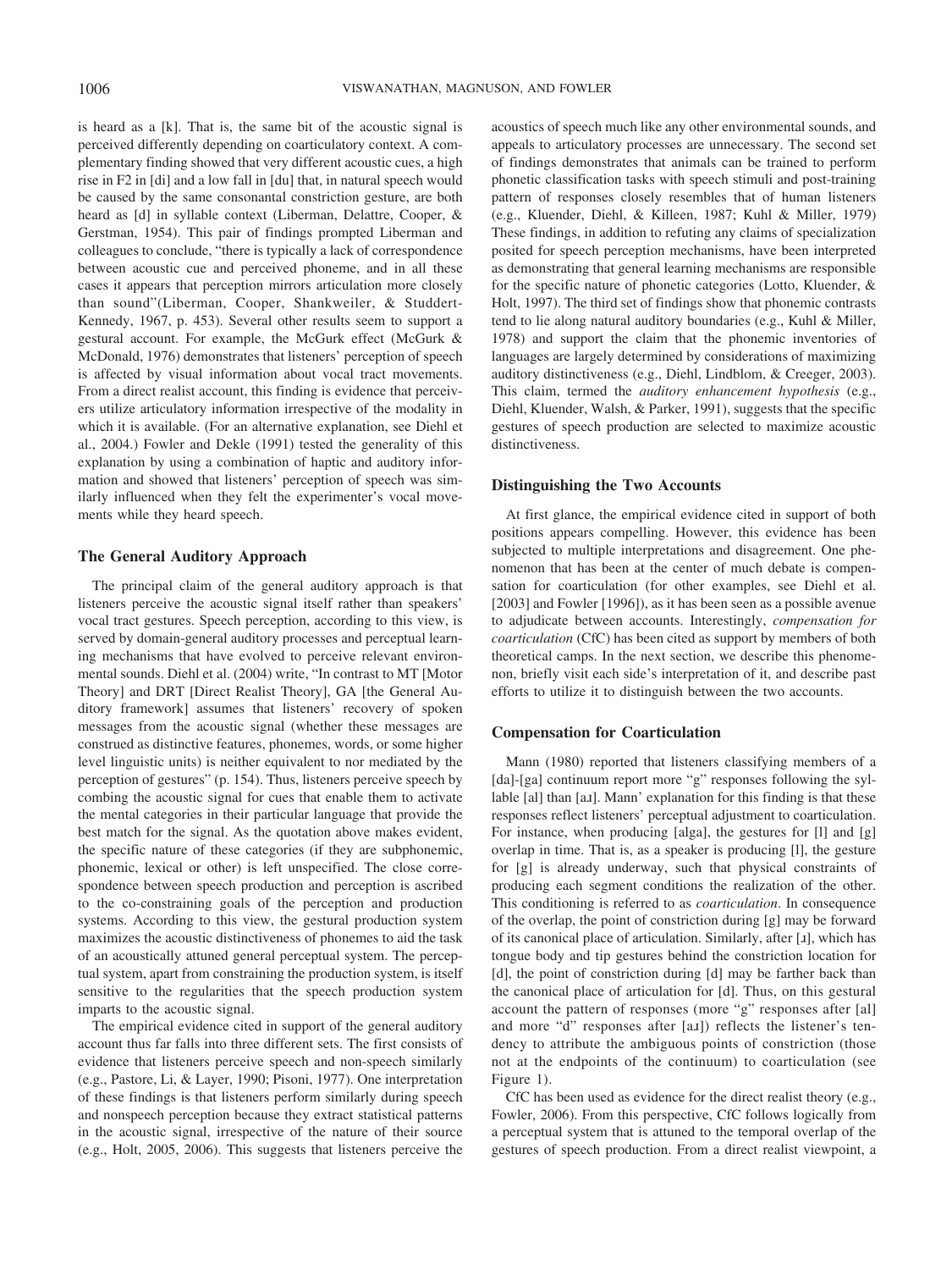listener attuned to such a production system is able to adjust to the effects of this gestural overlap during perception. Thus, the boundary shifts observed in typical CfC studies (e.g., Mann, 1980) are attributed to listeners' tendency to perceive non-endpoint members of the continuum (that would correspond to intermediate constrictions) as instances of [ga] that have been pulled forward after [al], or as instances of [da] pulled back after [aɹ].

Several studies provide support for the gestural perspective. For instance, listeners show compensation irrespective of their linguistic experience (e.g., Japanese listeners cannot reliably identify [al] and [aɹ] [Mann, 1986], and 4-month-old infants whose perceptual categories may not be strongly learned [Fowler, McRoberts, & Best, 1990]). From a gestural perspective, this is evidence that listeners are attuned to the speakers' gestures and that this attunement is not dependant on specific linguistic experience (see Diehl et al., 2003, for an alternative interpretation—specifically, that a contrast account makes the same prediction). While these findings deal with compensation for left-to-right coarticulatory effects (carryover coarticulation), other findings show that listeners compensate for anticipatory (Mann & Repp, 1980) and simultaneous (Silverman, 1986) coarticulation as well. Furthermore, visually presented articulatory information appears to drive CfC even in the absence of disambiguating acoustic signal (e.g., Mitterer, 2006). While Mitterer interpreted these results as evidence for phonological basis of the effects, from a gestural perspective, such findings provide evidence that articulatory information is utilized by perceivers in their perception of speech irrespective of the modality by which it is perceived. In general, the fact that listeners appear to be sensitive to patterns of speakers' vocal tract gestures and exhibit responses that reflect their attunement to this articulatory information is seen as support for a direct realist viewpoint.<sup>2</sup>

An alternative explanation for CfC was advanced by Mann (1980) herself in the discussion of her results. In her words:

The design of the present experiment does not eliminate the possibility that the results are due to some auditory interaction involving the VC offset and CV onset spectra. For example, the contrasting effects of [l] and [ɹ] could conceivably be the consequence of some form of *auditory contrast* between the concentration of energy in the F3 region at the end of the preceding VC and that in the F3 region in the beginning of the following CV. Perhaps the relatively higher F3 offset frequency in [l] led to the perception of a lower F3 onset frequency in the following CV syllable, leading to more [g] percepts. (pp. 410 – 411, emphasis added)

That is, just as perception of the warmth of lukewarm water changes after placing one's hand in cold vs. hot water, listeners' responses ("d" or "g") might depend on the frequency profiles of the preceding and following segments in CfC studies. In the particular example of a [da]-[ga] continuum following [al] or [aɹ], the crucial contrast is in the frequency of the F3 offset of the preceding syllable relative to the F3 onset of the CV. [al] and [da] both have high F3 offsets as compared to [aɹ] and [ga]. Thus, according to a contrast account, after hearing a high F3 in [al], the following stop's F3 is heard as lower and consequently more [ga]-like, whereas hearing a low F3 in [a*x*] has the opposite effect of making the following stop's F3 seem higher and more [da]-like. Lotto and Kluender (1998; Experiment 3) put this explanation to empirical scrutiny by replacing the precursor syllables [al] and [aɹ] with a steady high tone at the F3 frequency offset of [al], or a steady low tone at the F3 frequency offset of [aɹ]. Listeners exhibited a pattern of responses qualitatively like those found with contexts [al] and [aɹ], suggesting that this effect can be explained on the basis of the contrastive properties of the acoustic signal itself (specifically their interaction with the auditory system), instead of invoking an underlying gestural cause. Thus, according to the general auditory view, the spectral characteristics of the precursor and target syllables are responsible for the resulting pattern of judgments.<sup>3</sup>

In addition to the remarkable effects of offset frequency matched tones obtained by Lotto and Kluender (1998), several other findings appear to support a contrast viewpoint. For instance, Japanese quail trained to identify [da] and [ga] tokens demonstrate a CfC-like pattern of responses when made to identify the stops in a liquid context (Lotto, Kluender, & Holt, 1997). Furthermore, Wade and Holt (2005) show that later occurring tones affect the perception of precursor speech, demonstrating that these effects are not restricted to left-right contexts. Stephens and Holt (2003) showed that hearing a preceding speech syllable has similar effects on the discrimination of the target stimuli whether it is speech or non-speech. This appears to strengthen the auditory account further by showing the converse effect that the perception of nonspeech is affected by hearing speech. Finally, Holt (2005) showed that spectral contrast effects occurred in temporally non-adjacent contexts computed over multiple events, suggesting a role for cortical mechanisms rather than solely the temporary habituation of the auditory nerve. She showed that contrast effects occur when the mean frequency of a set of tones was either manipulated to be high or low. These effects persist when the several preceding tones were separated from the target either by silence (as long as 1,300 ms), a standard tone (a tone intermediate between the high and low frequencies that occurs in both conditions) or by as many as 13 such standard tones.

Proponents of auditory contrast and the direct realist accounts continue to debate the basis of CfC in the light of these empirical studies. Even though each account has marshaled several empirical findings in its support, these have not resolved the issue. Of the findings that are deemed problematic for either account, some have been amenable to alternative explanations from the account they are said to contradict (e.g., animal studies of CfC are interpreted by gestural theories as unsurprising confirmation that animals are sensitive to auditorily specified events in their environment, and visual effects on speech perception from a general auditory perspective are attributed to associative learning). Others have been explained away as being outside the purview of the accounts they are meant to evidence against (e.g., tonal context effects are claimed to be outside the scope of a gestural viewpoint and

<sup>&</sup>lt;sup>2</sup> By definition, this information is in the acoustic signal but is about the underlying articulations. This contrasts with seeking explanations at the level of surface acoustic properties (e.g., auditory contrast) or at the level of learned contingencies in the acoustical signal without considering their causes (e.g., statistical learning accounts like that of Elman & McClelland, 1986).

<sup>&</sup>lt;sup>3</sup> Note that other explanations are possible within the "general auditory" account. If the contrast account were known to be untenable, one could appeal to statistical regularities: the acoustic cues to place of articulation changes systematically as a function of coarticulatory context, and listeners have learned these contingencies.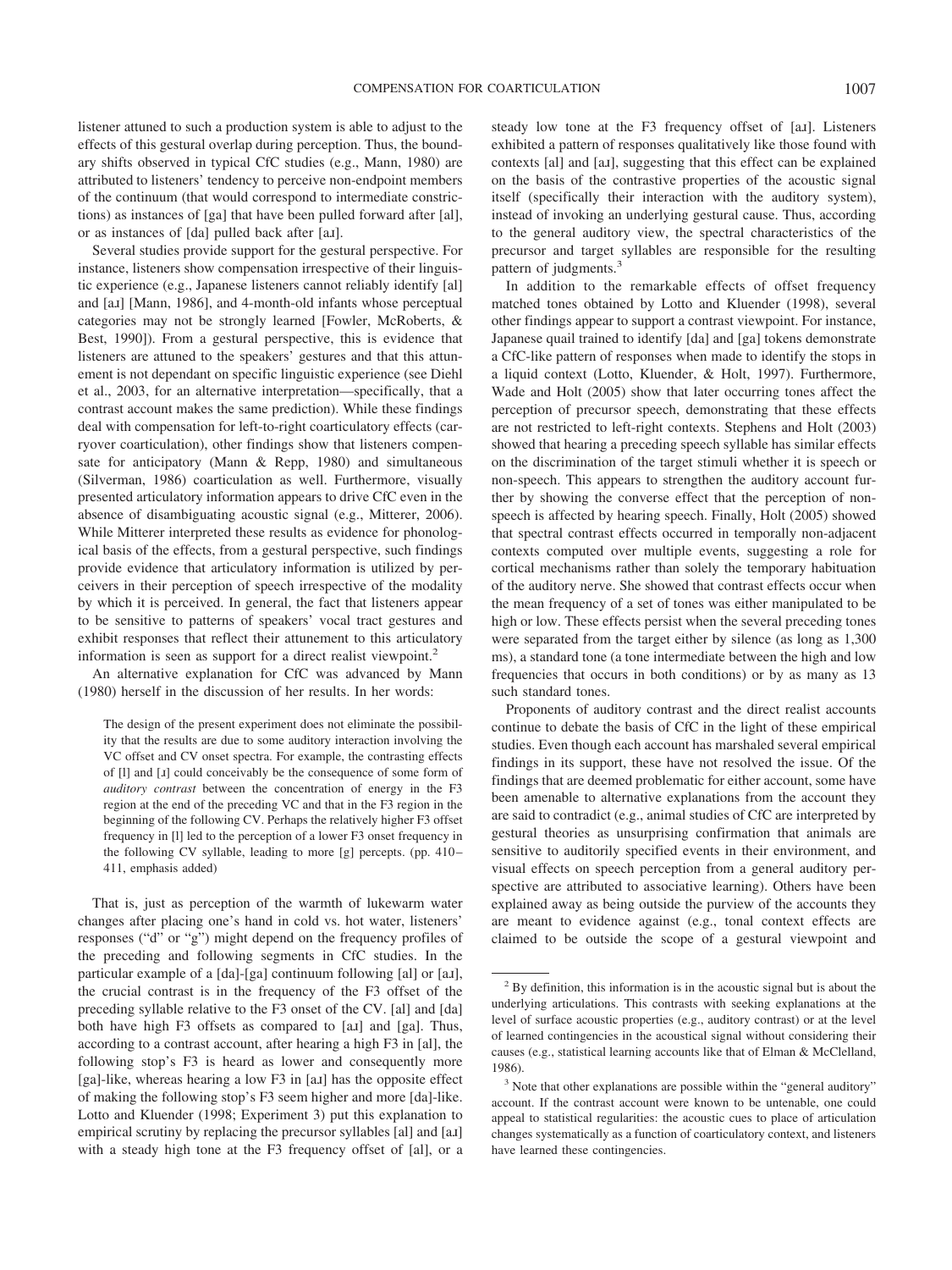compensation for simultaneous coarticulation outside that of a contrast account). Finally, the entire class of findings employing a speech precursor and a speech target (e.g., Mann, 1980, 1986) are predicted equally well by both the direct realist and the general auditory accounts, albeit for different reasons. This poses a dilemma, in that it suggests it may be virtually impossible to distinguish the two accounts empirically.

To decide between them, we could use the original paradigm and attempt to find a context in which the articulatory and acoustic properties are not correlated. In this article, we identify such a context in which the accounts make opposite predictions for the specific coarticulatory context both accounts were proposed to explain in the first place. Our first experiment involves a speechspeech context in which the accounts differ in their predictions and our second, third, and fourth experiments are designed to investigate whether the results of our first experiment are replicated using analogous tonal precursors.

## **Experiment 1**

Our starting point is a pair of Tamil liquids: a trilled "r" that has a frontal, alveolar place of articulation (phonetic symbol), and a retroflex liquid []] with a palatal place of constriction similar to the American English (AE) [1] (see Narayanan, Byrd, & Kaun, 1999, for complete articulatory and acoustic descriptions of the Tamil liquids). In terms of place of articulation, we find that Tamil [r] and English [l] both have a front place of articulation, in contrast to Tamil []] and English [1] that have a back place of articulation (see Narayanan et al. 1999). However, these syllables are grouped differently by their  $F3$  values. [1], [r], and [[] have a low  $F3$ , whereas [l] has a high F3 (see Table 1, also Narayanan et al., 1999). The F3 offset values of both the Tamil liquids are close to that of the AE [ɹ] and are expected to produce a contrastive effect on the onset F3 of the stop consonant. Thus, these phones allow a disentangling of place of articulation and F3 as possible causes of CfC. In addition to the Tamil liquids, AE liquids [ɹ] and [l] were also presented to verify that we are able to replicate previous studies and to allow comparison of responses to the two sets of liquids.

## **Predictions**

Auditory contrast and gestural predictions are different for the four liquids, [1], [l] (English), and [r], [l] (Tamil). Auditory contrast predicts that responses to the [da]-[ga] continuum following the liquids should pattern according to the F3 offset of the liquids: [1], [r], and [l] should all result in increased "da" responses, while

[l] should result in increased "ga" responses. The gestural prediction is that the results should pattern according to place of articulation: [1] and [], with back places of articulation, should lead to more "da" responses, while [l] and, with more frontal places of articulation, should lead to more "ga" responses (Figure 1).

#### **Method**

Participants. Thirteen University of Connecticut undergraduates, who were native speakers of American English with no prior exposure to Tamil, participated for course credit. All reported normal hearing.

**Materials.** The initial vowel consonant (VC) syllables were produced by a 25-year-old male (NV) trilingual speaker of Indian English, Tamil, and Hindi (coached on AE liquids by a phonetician, who also verified that the results were native quality). The Tamil liquids were judged as native quality by four native Tamil speakers naive to the purpose of our study. Four VC syllables ([al], [a.1], [ar], and  $[a($ L)]) were used as precursors. Each syllable was 375 ms in duration, shared the same vowel onset, and matched in intensity to the CV target syllable. Equal duration was achieved by choosing natural tokens of the different precursors within 30 ms of each other and editing the steady vowel portion of the syllable to exactly same durations. Spectrograms of these precursors are presented in Figure 2.

An 11-step series of resynthesized CV syllables varying in F2 and F3-onset frequency and varying perceptually from [da] to [ga] was created using the source-filter method with the Praat software package (Boersma & Weenink, 2006). For this continuum, F3 onset frequencies varied linearly from 2200 Hz ([ga]) to 2400 Hz ([da]). The F2-onset frequencies varied linearly from 2000 Hz ([ga]) to 1400 Hz ([da]). The first and fourth formants were the same for all members of the continuum (F1 varied from 450 Hz to 600 Hz and F4 from 3200 Hz to 3500 Hz). Each of the four formants had 45 ms of transition before reaching steady state values of 600 Hz, 1200 Hz, 2400 Hz, and 3500 Hz, respectively, to signal the vowel. The overall duration of the CV syllables was 300 ms. The filter characteristics of our target continuum were based on analysis of endpoint [da] and [ga] utterances by the same speaker. The stop continuum was generated by exciting the filters by the LPC residual of a neutral utterance [a] produced by the speaker ensuring that the precursor and target were matched in source.

The syllables were combined with a closure interval of 80 ms between the VC and CV syllables. The stimuli were presented at an 11 kHz sampling rate with 16 bit resolution diotically over headphones at approximately 70 dB SPL. Although these parameters are slightly different from those employed in previous studies

Table 1

*Formant Offset Frequencies, Place of Articulation, and Categorization Responses for the English and Tamil Liquids*

| Variable | Formant offsets in Hertz |                |      |      |                          |                                 |
|----------|--------------------------|----------------|------|------|--------------------------|---------------------------------|
|          | F1                       | F <sub>2</sub> | F3   | F4   | Place of<br>articulation | Heard by native<br>listeners as |
| [al]     | 570                      | 1060           | 2600 | 3600 | Front                    | $\left( \cdot \right)$          |
| [a.ɪ]    | 600                      | 1350           | 1800 | 3050 | Back                     | $\mathfrak{c}_1$ ,              |
| [ar]     | 650                      | 1440           | 2010 | 3610 | Front                    | $\mathfrak{c}_r$                |
| [a(      | 470                      | 1600           | 1780 | 3100 | Back                     | , '                             |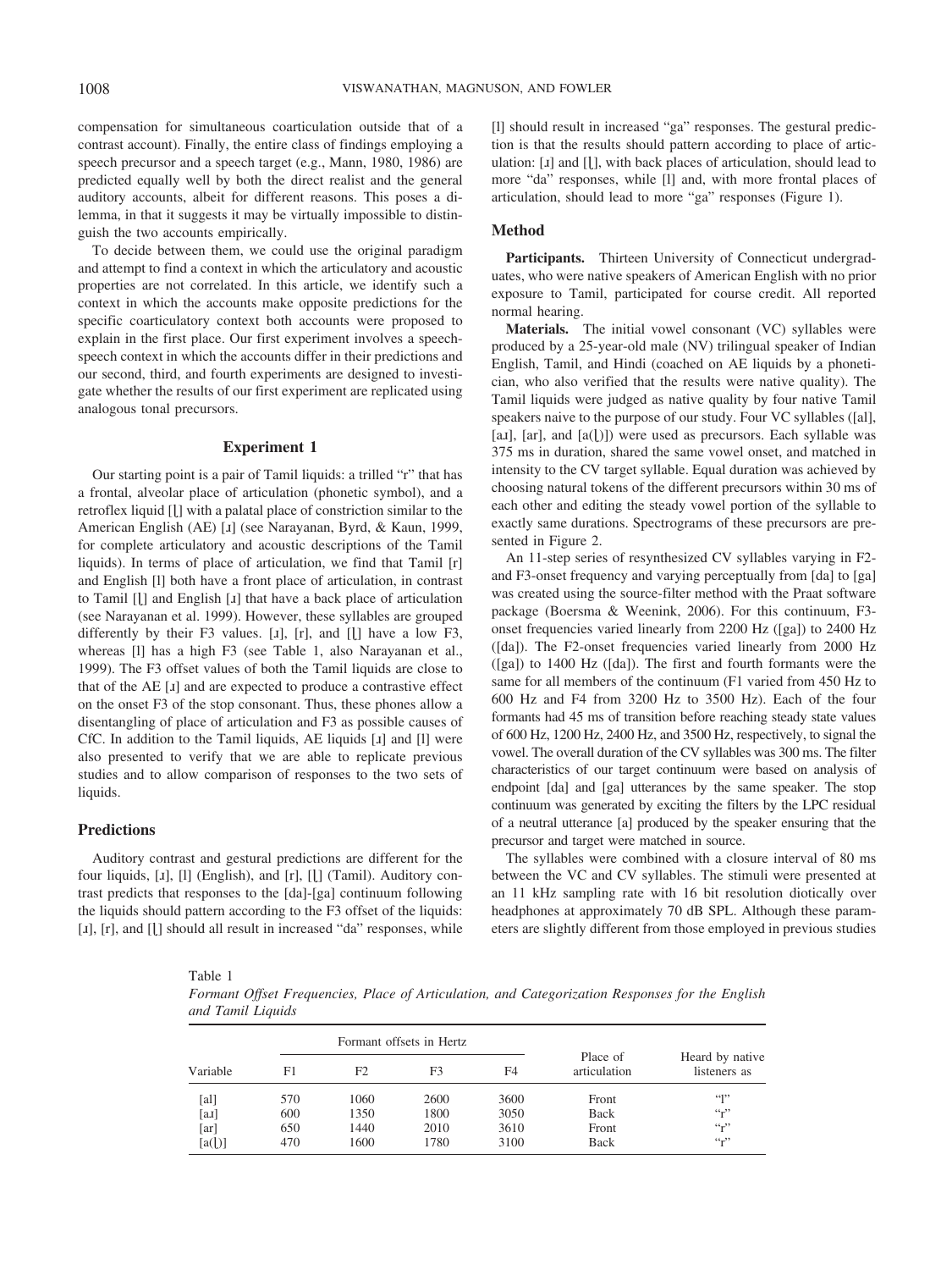

*Figure 1.* Effects of coarticulation on place of articulation.

(e.g., Lotto & Kluender, 1998), they were modeled after natural endpoints produced by the speaker. We also ensured that the resulting endpoints were clearly discernable and were judged as satisfactory instances of [d] and [g] by pilot participants. We used a narrow band spectrogram (512 points) to measure the formant offset values of our syllables. Offsets were measured at 340 ms, where the critical offsets were visible in the spectrogram and stable across the syllables. If not apparent (e.g. F4 of [ar]), the measurement was made at the point closest to 340 ms where the formant was visible.

**Procedure.** The task was a two-alternative forced-choice: participants pressed keys labeled "d" or "g" to indicate their identification of the stop. The session consisted of three blocks of trials. The first block consisted of practice trials on the [da] and [ga] endpoints with feedback. There were 9 trials with each endpoint, presented in random order. This familiarized participants with the task and syllables, and provided a basis for ensuring that they could identify the endpoints accurately.

In the second block, all items from the 11-step [da]-[ga] continuum were presented in liquid contexts without feedback. Following the procedure used by Mann and Repp (1980), the stop continuum items were presented in ratios of 1-1-2-2-3-3-3-2-2-1-1, such that midpoints in the continuum were presented more often. This provided more responses for the ambiguous steps where the strongest shift is expected, increasing power there while restricting the total number of trials to a fairly modest number. The second block consisted of trials in four conditions differing in precursor syllable ([al], [a.], [a( $[$ )], and [ar]). Each condition had 42 trials (twice the sum of the ratios). Thus, each participant was presented with the endpoints (Steps 1, 2, 10, and 11) twice; Steps 3, 4, 8, and 9 four times each; and Steps 5, 6, and 7 six times each, in each of the four liquid context conditions. The entire set of 168 trials (42  $\times$ 4 conditions) was randomized, and participants could take a break after every 42 trials.

In the final block, we established liquid categorization by presenting the precursor syllables in isolation and changing the task to a forced choice between "l" and "r". Each precursor was presented



*Figure 2.* Spectrograms of native and nonnative precursors used in Experiment 1. The top two panels display the English precursors ([al] and [aɪ]) and the Tamil precursors ([ar] and [a]]) in the bottom two panels.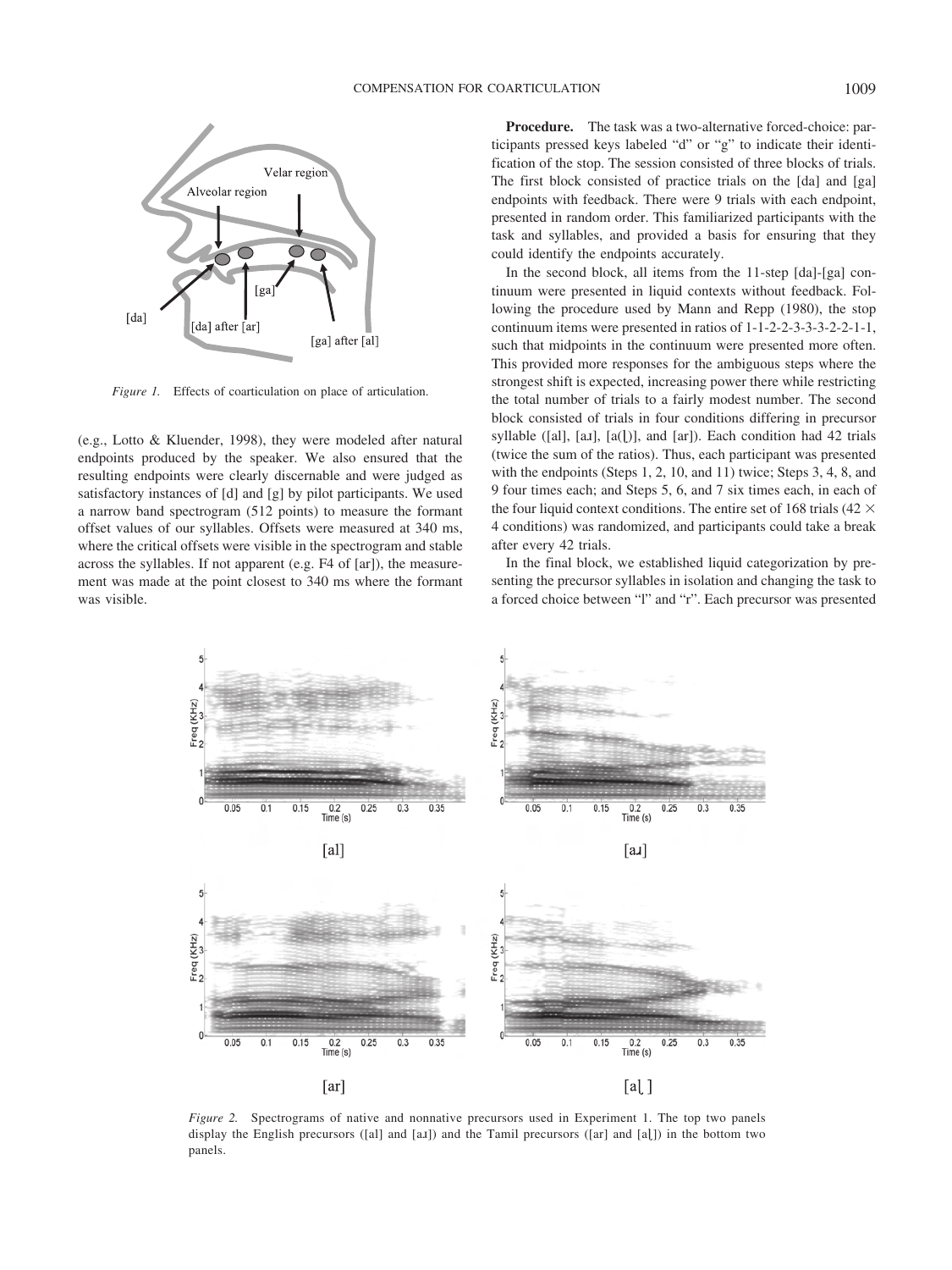four times, and the set of 16 was randomized. The experiment lasted about 25 min.

## **Results**

We excluded data from one participant, whose accuracy was less than  $80\%$  in the stop endpoint task.<sup>4</sup> Participants exhibited 100% agreement in their classification of the precursor syllables; [a*x*], [ar] and  $[a($ <sub>1</sub> $)]$ , were classified as [*x*], and only [al] was classified as [l].

Figure 3 shows the results of the critical second block, in which the VC-CV stimuli were presented without feedback. Consistent with a gestural account, the results pattern according to place of articulation, with more "g" responses following the liquids with front place of articulation ([al] and [ar]) than the liquids with back place of articulation ([a*x*] and [a(l)]). The auditory contrast prediction based on spectral contrast with  $F3$ , that  $[ar]$  and  $[a(1)]$ should pattern with [aɹ], and all three should differ from [al], was not supported.

We used a 4 (precursor)  $\times$  11 (step) within-subjects analysis of variance (ANOVA) to evaluate percentage of "g" responses. There were significant effects of precursor,  $F(3, 33) = 11.011$ ,  $p < .001$ ,  $\eta_2^p = 0.50$ , indicating that listeners' responses depended on the liquid precursor. The effect of step was significant,  $F(10, 110) =$ 163.374,  $p < .001$ ,  $\eta_p^2 = 0.94$ , indicating that percentage of "g" responses changed across the stop continuum. An interaction,  $F(30, 330) = 1.49, p = .051, \eta_p^2 = 0.13$ , was also observed, indicating that the effect of precursor was different at different points along the continuum (see Figure 3, where it is apparent that identification does not vary systematically between precursors near the endpoints).

We further investigated the results with three planned comparisons designed to test predictions of gestural and contrast theories. First, we tested the gestural prediction that the basis for compensation is place of articulation by comparing segments with front place of articulation ([al] and [ar]) and those with back place of articulation ([a $I$ ] and [a(1)]). The effect of place of articulation was



*Figure 3.* Experiment 1: Effect of native and non native precursors on stop judgments. Closed symbols indicate frontals ([al] and [ar]), and open symbols indicate items with back place of articulation ( $[a1]$  and  $[a($ <sub>l</sub> $)]$ ). Circles indicate English precursors and squares indicate Tamil precursors.

reliable ( $p = .001$ ,  $\eta_p^2 = 0.65$ ). Next, we tested two additional comparisons in which auditory contrast and gestural predictions conflict. First, we compared [al] and [ar]. Because these have the same place of articulation, an articulatory account predicts no difference. Since they differ in F3 by as much as [ɹ] and [l], a contrast account predicts a reliable difference. The contrast was not significant ( $F < 1$ ,  $\eta_p^2 = 0.07$ ). Second, we compared [ar] and [aɹ]. These differ in place of articulation, so a gestural account predicts a reliable difference. They are approximately matched in F3 (see Table 1), so auditory contrast predicts a null result. The comparison was significant ( $p = .008$ ,  $\eta_p^2 = 0.49$ ). These planned comparisons confirm the pattern visible in Figure 3: place of articulation predicts the direction of compensation effects; spectral contrast does not.

We studied the spectral characteristics of the precursors to see whether there were other parts of the spectrum that could cause a contrast effect that would lead to the pattern of results observed in Experiment 1. The first possibility is whether our results reflect spectral contrast effects of the precursor's F3 on the stop judgment. Consider the English syllables: the F3 offset (at 2600 Hz) of [al] is relatively higher than the range of F3s for the stop continuum  $(2,200 \text{ Hz}$  to  $2400 \text{ Hz}$ ) whereas that of [a*x*] is  $1,800 \text{ Hz}$  and relatively lower than the F3 onsets of the target stops. Thus, consistent with previous studies we expect pure tone analogues of these syllables (e.g., Lotto & Kluender, 1998) to produce response patterns similar to those elicited after natural speech precursors. However, consider the Tamil syllables: both [ar] and  $[a(1)]$  have F3 offsets of 2,010 Hz and 1,780 Hz, respectively, that are both lower than the F3 onsets of the stop continuum. Pure tone analogues of these syllables are both expected to produce fewer "g" responses and this patterning would be unlike those obtained with speech tokens of the Tamil liquids as precursors. We test these predictions in Experiment 2.

## **Experiment 2**

In Experiment 2, we adopted the analogous pure tone precursor method used by Lotto and Kluender (1998) to isolate F3 frequency offsets of the materials from Experiment 1 as a potential source of contrast.

## **Method**

Participants. Thirteen University of Connecticut undergraduates, who reported normal hearing, participated for course credit. None had participated in Experiment 1.

**Materials.** The [da]-[ga] continuum from Experiment 1 was used. A steady state sinewave tone at the F3 offset of each liquid was used as its analogue, yielding a steady tone at 2600 Hz for [al], 1800 Hz for [a1], 2010 Hz for [ar] and 1780 Hz for [a(1)]. Following Lotto and Kluender (1998), the intensities and durations of the precursor tones were matched to the overall intensity (70 dB) and duration of precursor syllables (375 ms) used in Experi-

<sup>&</sup>lt;sup>4</sup> The results of our three experiments were unaltered both qualitatively and in terms of their statistical significance when none of the subjects were excluded. Adopting a 90% cutoff as used by Lotto and Kluender (1998) excluded one more subject in Experiment 3 but did not alter the general pattern of our results.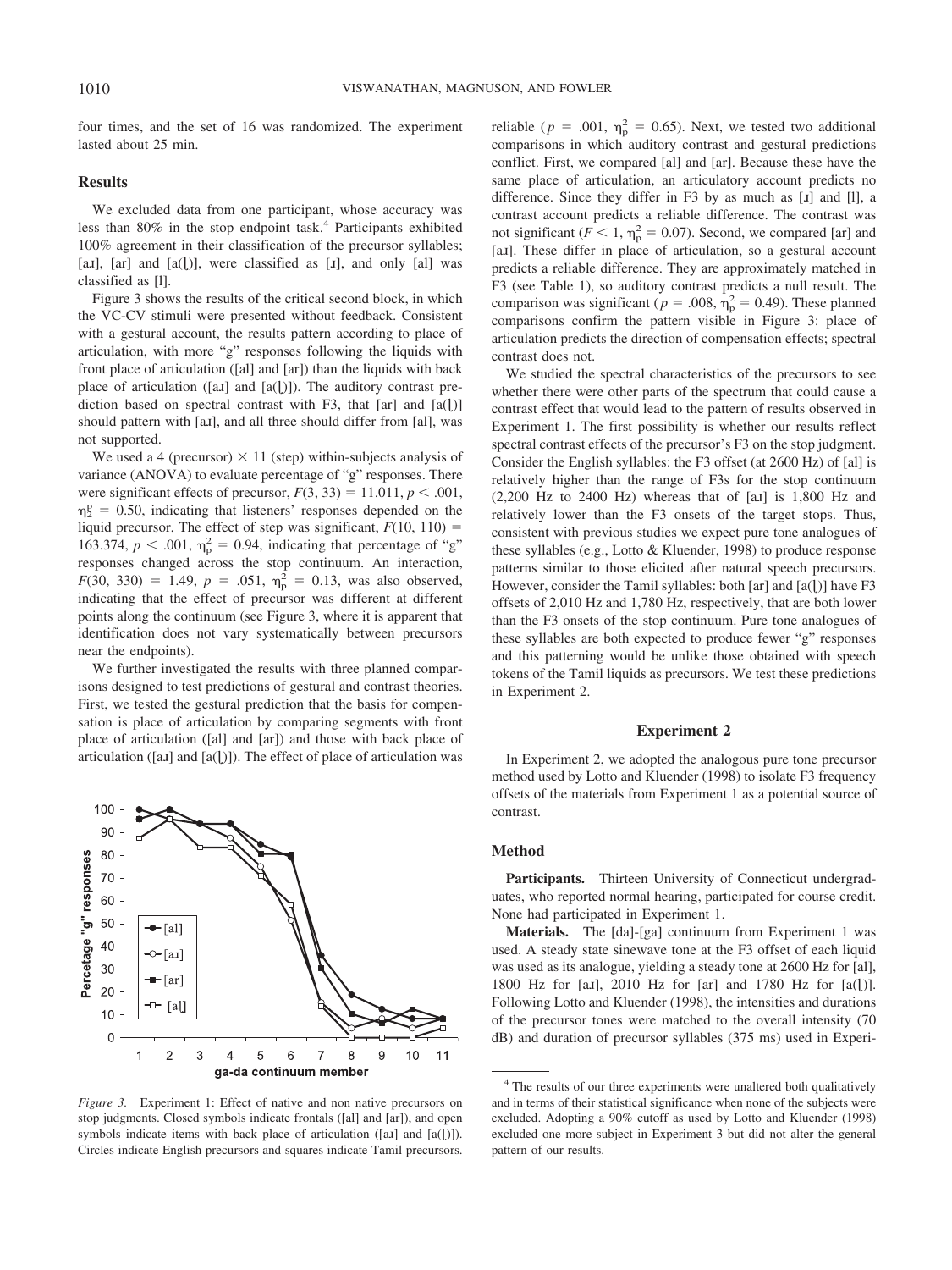ment 1. This choice ensured that our parameters were consistent with previous studies, and also provided conditions most favorable for observing boundary shifts with tonal analogues (Viswanathan, Fowler, & Magnuson, 2009, found that effects were stronger when "matched" to syllable intensity and duration—as in Lotto & Kluender, 1998—than when they were matched to formantspecific parameters).

As in Experiment 1, forty-two tokens (two each of continuum members with each precursor in the ratios,  $1-1-2-2-3-3-3-2-2-1-1$ were presented for each precursor tone for a total of 168 trials, presented in random order.

**Procedure.** The procedure of Experiment 1 was used, except that the liquid identification task was not included.

#### **Results**

Twelve subjects made the 80% accuracy cutoff in the stop endpoint task, and their data were included in the analysis (see note 3). Figure 4 shows the pattern of responses. We used a 4 (precursor)  $\times$  11 (step) within-subjects ANOVA to evaluate percentage of "g" responses. There were significant effects of precursor,  $F(3, 33) = 10.19$ ,  $p < .001$ ,  $\eta_p^2 = 0.48$ , indicating that listeners' responses depended on the tone analogue they heard. The effect of step was significant,  $F(10, 110) = 98.48$ ,  $p < .001$ ,  $\eta_p^2 =$ 0.90, indicating that percentage of "g" responses changed across the stop continuum. An interaction,  $F(30, 330) = 1.67$ ,  $p = .018$ ,  $\eta_{\rm p}^2 = 0.13$ , was also observed indicating that the effect of precursor was different at different points along the continuum (see Figure 4).

A planned comparison indicated that we replicated the results of Lotto and Kluender (1998) with the English liquids: the tone analogue of [al] produced more "g" responses than the analogue of [ar]  $(p < .001)$  However, as expected from the frequency relations, neither of the Tamil liquids produced responses that were reliably distinct from English [a*ɪ*] or from each other ( $p > .3$  for all comparisons). Thus, the F3 tone analogues fail to replicate the patterning of responses observed with speech precursors observed



*Figure 4.* Experiment 2: Effect of pure tone precursors at F3 offsets of precursor liquids from Experiment 1. Closed symbols indicate frontals ([al] and [ar]), and open symbols indicate items with back place of articulation ([a.I] and [a(1)]). Circles indicate English precursors and squares indicate Tamil precursors.

in Experiment 1, indicating that a solely F3-based contrast explanation of our results with speech precursors is untenable.

However, one crucial difference between our speech stimuli and those of Lotto and Kluender (1998) is that our stops varied in both F2 and F3 along the continuum. This leads to the possibility that relevant source of contrast may not be F3 alone, but a combination of F3 with F2 and/or F4. In fact, Lotto, Sullivan, and Holt, (2003) showed that tone analogues consisting of a combination of pure sine tones (sinewave dyads) at F2 and F3 offsets of the English liquids [al] and [aɹ] produce responses indistinguishable from the natural syllables themselves. In Experiment 3, we test a contrast account for our syllables based on a combination of F2 and F3 using sinewave dyad analogues, and in Experiment 4, we consider the possible influence of F4.

## **Experiment 3**

In this experiment, we used sinewave dyads composed of two pure sine tones at the F2 and F3 offsets of each liquid. Specifically, we tested whether simultaneously presenting tones reflecting the appropriate F2 and F3 relations might replicate the Tamil context effects of Experiment 1.

## **Method**

Participants. Eighteen University of Connecticut undergraduates who reported normal hearing participated for course credit. None had participated in Experiment 1 or Experiment 2.

**Materials.** Four precursor sinewave dyads were designed to serve as the tone analogues of the syllables used in Experiment 1 were used. For each syllable ([al], [a $I$ ], [ar] and [a([)]), a combination of precursor tones at their second and third formant offset frequencies was synthesized (see Table 1 for offset values). The tones were matched for intensity and duration of the precursor syllables used in Experiment 1. Forty-two tokens (two each of continuum members with each precursor in the ratios used for Experiments 1 and 2, 1-1-2-2-3-3-3-2-2-1-1) were presented for a total of 168 trials.

**Procedure.** The procedure of Experiment 2 was used.

## **Results**

All participants made the 80% accuracy cutoff in the stop endpoint task (see note 3). Figure 5 shows the results. The relative ordering of responses to [al], [a $I$ ], [ar] and [a( $I$ )]. was the same as in Experiment 2 and distinct from the ordering in Experiment 1 (see Figure 5). A  $4 \times 11$  (precursor tone  $\times$  step) ANOVA was used to analyze the data. Again, the effects of precursor tone,  $F(3, 51) =$ 12.82,  $p < .001$ ,  $\eta_p^2 = 0.43$ ), step ( $F(10, 170) = 229.01$ ,  $p < .001$ ,  $\eta_{\rm p}^2 = 0.93$ ), and the interaction (*F*(30, 510) = 2.67, *p* < .001,  $\eta_{\rm p}^{\rm 5}$  = 0.14) were significant. Planned comparisons indicated again that the [al] analogue produced more "g" responses than the [aɹ] analogue ( $p < .001$ ), replicating (Lotto et al., 2003). The analogues to the Tamil liquids did not differ from each other or from the analogue of [a*x*] ( $p > .15$ , for all comparisons). It is clear that dyads matched to F2 and F3 fail to replicate the pattern of results observed in Experiment 1. This indicates that a contrast based on a combination of F2 and F3 does not underlie compensation observed in Experiment 1. Before discarding a contrast account,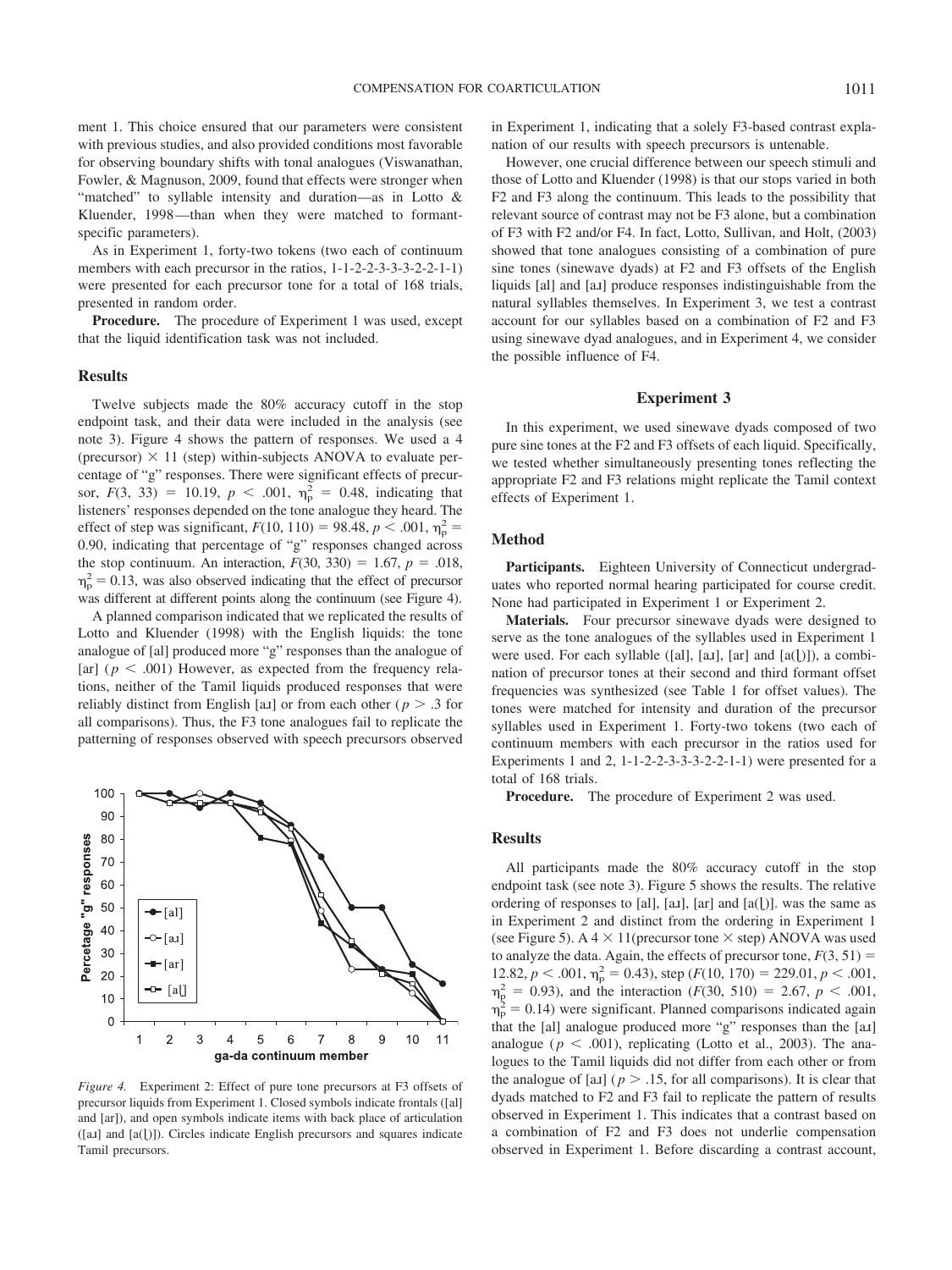

*Figure 5.* Experiment 3: Effect of pure tone dyads at F2 and F3 offsets of precursor liquids from Experiment 1. Closed symbols indicate frontals ([al] and [ar]), and open symbols indicate items with back place of articulation ([a.I] and [a(1)]). Circles indicate English precursors and squares indicate Tamil precursors.

we examine one final possibility: if we group the liquids by F4 (High F4: [al] and [ar]; Low F4: [a*l*] and  $[a($ *l*)]), we get the same groupings as in Figure 3. Therefore, an alternative interpretation of the results is that perhaps this is a reflection of an auditory contrast caused by F4 offset differences rather than F3 offset differences. However, F4 tones cannot differentially affect the stop judgments by producing a contrast in the perceived F4 of the stops because [da] and [ga] in our continuum have identical F4. Any effect of F4 would have to be on F3 or F2 of the stops. In Experiment 4, we investigate whether providing a combination of tones (chords) at F2, F3, and F4 is sufficient to replicate the results of Experiment 1.

## **Experiment 4**

In this experiment, we used sinewave chords composed of pure sine tones at the F2, F3, and F4 offsets of each liquid to test the role of F4 in conjunction with F2 and F3 from a contrast perspective.

#### **Method**

Participants. Thirteen University of Connecticut undergraduates who reported normal hearing participated for course credit. None had participated in any of the previous experiments.

**Materials.** Four precursor sinewave chords were used as analogues of the liquids. For each syllable  $([al], [aJ], [ar], and  $[a([)])$ ,$ a combination of pure sine tones at their second, third and fourth formant offset frequencies was synthesized (see Table 1 for offset values). The tones were matched for intensity and duration of the precursor syllables used in Experiment 1. Forty-two tokens were presented for each precursor tone in the same ratios as Experiments 1, 2, and 3, and were presented for a total of 168 trials.

**Procedure.** The procedure of Experiment 2 was used.

#### **Results**

All participants made the 80% accuracy cutoff in the stop endpoint task, and their data were submitted for analysis (see

note 3). Figure 6 shows the results. Again, the relative ordering of patterning was similar to the pattern of results obtained in Experiments 2 and 3 and distinct from that of Experiment 1. A 4  $\times$ 11(precursor tone  $\times$  step) ANOVA was used to analyze the data. As in the previous experiments, the effect of precursor tone, *F*(3,  $36$ ) = 13.02, *p* < .001,  $\eta_p^2$  = 0.52; step,  $F(10, 70)$  = 144.14, *p* < .001,  $\eta_p^2 = 0.92$ ; and the interaction,  $F(30, 360) = 2.14$ ,  $p = .001$ ,  $\eta_{\rm p}^2 = .15$ , were significant. Planned comparisons indicated that the [al] analogue produced more "g" responses than [a*x*] ( $p < .001$ ), similar to our previous tone-analogue experiments. Responses to the analogues to the Tamil liquids did not differ from each other  $(p = .70)$ . However, unlike Experiments 2 and 3 both Tamil liquids produce fewer "g" responses than the analogue of [a*x*] ( $p$  < .05, for all comparisons). Although it is unclear why this occurs, critically for our purposes, it is clear that sinewave chords matched to the F2, F3, and F4 offsets of the liquids do not produce results similar to those of Experiment 1.

#### **General Discussion**

The general auditory and direct realist accounts of CfC have been difficult to distinguish because F3 (the acoustic cue that proponents of auditory contrast accounts have claimed drives "compensation" effects for materials like ours) was correlated with place of articulation in previous studies that used American English  $[I]$  and  $[I]$ . The Tamil liquids  $[r]$  and  $[I]$  we used in Experiment 1 along with [*x*] and [1] provide a crucial test case in which F3 and place of articulation are disentangled. Tamil has a front place of articulation (like English [l]) but its F3 is similar to that of English [ɹ] (which has a relatively back place of articulation). Tamil [] has a back place of articulation and also has an F3 similar to that of English [ɹ]. In Experiment 1 with English and Tamil precursor syllables, we found that place of articulation, rather than F3, predicts compensation effects on responses to stimuli along a following stop continuum. Experiments 2, 3, and 4 tested whether other candidate acoustic cues (pure sine tones at F3 offsets, pure



*Figure 6.* Experiment 4: Effect of pure tone chords at F2, F3, and F4 offsets of precursor liquids from Experiment 1. Closed symbols indicate frontals ([al] and [ar]), and open symbols indicate items with back place of  $arliculation$  ([a $I$ ] and [a( $I$ )]). Circles indicate English precursors and squares indicate Tamil precursors.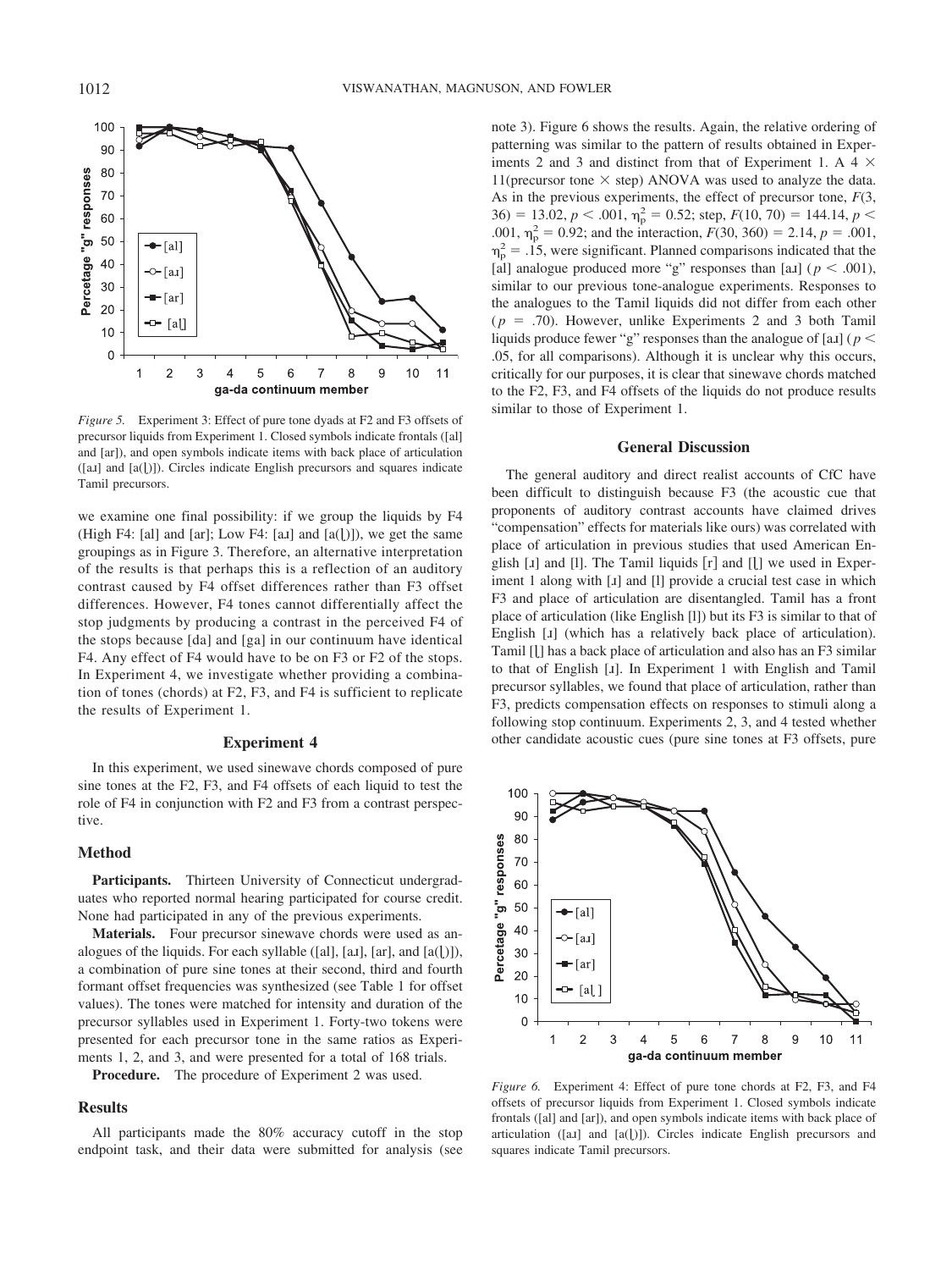sine dyads at F2 and F3 offsets, or pure sine chords at F2, F3, and F4 offsets) might provide a spectral contrast explanation for Experiment 1. None of the cues did. In addition, if we attempt to appeal to contrast based on other as yet unspecified portions of the acoustic stream to explain the results of Experiment 1, we would face additional challenges. For example, the contrast produced due to these acoustic characteristics, whatever they might be, would have to overcome the contrast that is predicted by the spectral contrast account due to the presence of the particular formant offsets we investigated in Experiments 2 through 4. Before completely ruling out an auditory contrast account of CfC, we further examine two candidate explanations for why pure tone analogues did not replicate effects obtained with natural speech.

The first possibility is that pure tone analogues do not faithfully represent the formants in natural speech that causes the auditory contrast. Indeed, these tones differ from the critical speech formants in intensity (their intensity is syllable-matched rather than formant matched), frequency profile (do not capture the transitions), and bandwidth (they do not reflect the complexity of speech formants). In a recent study, we investigated the effects of matching such tone analogues to appropriate conditions in speech (Viswanathan et al., 2009). We used only the English precursors [al] and [a*x*] or their pure tone analogues as precursors. Our target stops varied only in their F3 onset along the [da]-[ga] continuum. We found that the magnitude of category shifts induced by these pure tone precursors diminished as they were made more like speech-like. In fact, while the F3 region of natural syllables must be assumed to contain a sufficient basis for contrast on the auditory account, when we presented only the F3 region of natural tokens of these syllables, we failed to induce *any* boundary shifts. These findings again pose serious challenges for an auditory contrast account of CfC and disconfirm the possibility that our results are due to our tones being insufficiently analogous to formants in natural speech.

The second possibility is that listeners' sensitivity to the relative spread of F2 and F3 in these liquids causes the category shifts obtained with our speech precursors.<sup>5</sup> The suggestion here is that contrast operates not by changing the perceived onset frequency of the stops as has been claimed so far, but by changing the perceived spread of energy in the critical region (i.e., the distance between F2 and F3). While we have not directly tested this possibility, a couple of points must be noted. First, sine-tone dyads at F2 and F3 offsets of these liquids fail to replicate our findings with natural speech precursors. Perhaps it could be argued that pure tones do not engage the mechanism(s) responsible for this sensitivity. If we examine the distance between F2 and F3 in our natural precursors using the difference between their offsets as an approximate measure, we arrive at following values of spread: 1540 Hz for [al], 450 Hz for [a*x*], 570 Hz for [ar] and 180 Hz for [a( $\lfloor$ )]. From these values, it is unclear why liquids [aɹ] and [ar] that differ by less than 100 Hz of spread would pattern differently, whereas [al] and [ar] that differ by almost 1000 Hz of spread would pattern together. While these post-hoc examinations do not directly disconfirm such a contrastive account of spread and direct tests of this explanation is needed, in our judgment, it is unlikely that our findings could be explained by such an account.

Thus, our experiments suggest that auditory contrast is insufficient to explain CfC. Although it accounts for effects of [l] and [ɹ], it does not generalize to Tamil []] and [r]. The gestural assumption

that CfC is literally *compensation for coarticulation* predicts that compensatory behavior should pattern with place of articulation rather than any single cue in the acoustic signal that varies independently of place of articulation. This prediction was borne out by the current studies. However, numerous past studies (e.g., Lotto & Kluender, 1998) show clearly that pure tone precursors (that presumably are devoid of articulatory information) produce robust shifts in identification. This was shown as well in our Experiments 2 through 4. The direct realist account does not naturally account for such tonal effects.

However, we speculate (see also Fowler, Brown, & Mann, 2000) that hearing pure tones may interfere with the ability of the listener to pick up information in the vicinity of the tone-frequency about oral gestures. In other words, we suggest that these pure tones might induce a form of informational masking. Some indirect support for this speculation comes from the study we outlined earlier in which we found that the potency of the boundary shifts induced by the pure tone precursors depended on how *unlike* speech they were (Viswanathan et al., 2009). Specifically, highintensity (matched to the intensity of the whole syllable) steady tones produced much stronger effects on speech categorization than low-intensity (matched to the F3-formant-intensity) tones with time-varying properties matched to natural formant transitions, even though both kinds of tones shared their offsets. Similarly, Mitterer (2006) failed to find effects of pure tone precursors on subsequent speech categorization when the precursor tones were matched to the formant rather than syllable intensity. However, when Holt and Lotto (2002) examined one masking account of these tonal effects (also Lotto et al. 2003), they showed that shifts in target categorization occur both when the target and the precursor were presented diotically and when they were presented dichotically. These studies indicate that the context effects cannot be solely peripheral. However, they do not show that central masking does not occur or that there are no peripheral masking effects (see Lotto et al., 2003).

Another interesting finding is that even though our participants classified both Tamil liquids as instances of [ɹ], they compensated according to their place of articulation. This finding replicates, in a different language setting, Mann (1986)'s finding that a group of Japanese listeners who could not identify [l] and [ɹ] accurately, nonetheless showed compensation for their coarticulatory effects. However, there is a crucial difference. In Mann (1986) the relevant liquids were different in both their place of articulation and the F3 offsets. Our liquids differed in place of articulation but had nearly identical F3 offsets.

The explanation from a general auditory viewpoint is that language-universal compensation effects reflect spectral contrast and, because the different language users possess the same auditory system, no difference among them is expected. However, this cannot explain the language-universal compensation exhibited by our listeners. Even though our American listeners categorize both the Tamil liquids (that both have low third formant offsets) as instances of "r", they compensate differently for them according to the liquid place of articulation.

Alternatively, from a gestural perspective, this behavior reflects listeners' general ability to perceive environmental events (in this

<sup>5</sup> We thank Arthur Samuel for suggesting this possibility.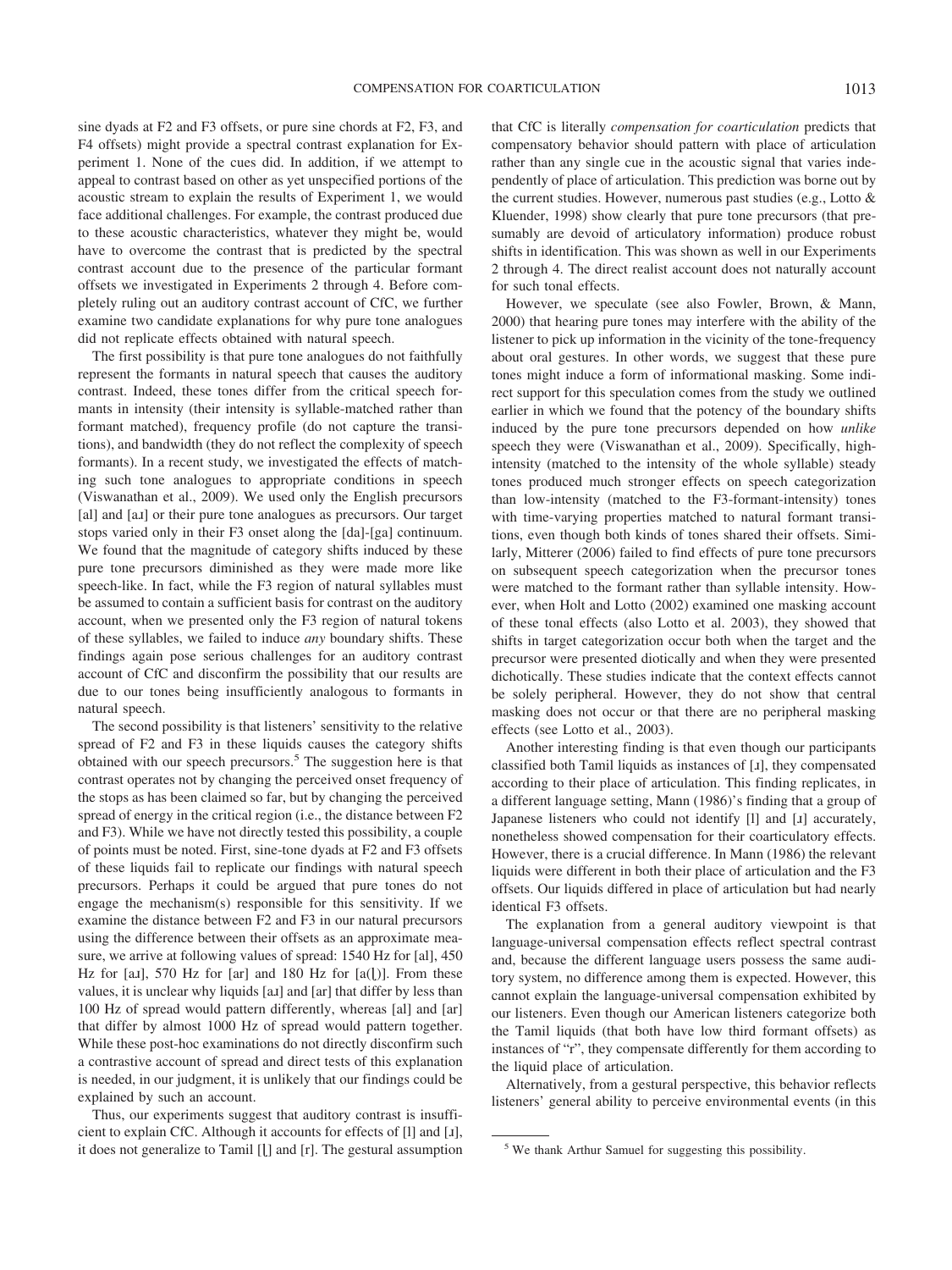case, vocal tract gestures) and unsurprisingly this ability is language independent (given, for example, that listeners show compensation even in the context of non-native speech contrasts they cannot reliably categorize; Mann, 1986). This explanation, we believe, is still applicable to our results. Our listeners, when exposed to unfamiliar Tamil phonemes, still compensate for the effect of precursor place of articulation on the following stop despite having no prior experience with these particular liquids.

The finding that place of articulation predicts compensation patterns is interesting whether or not one subscribes to a direct realist account, and it raises different challenges for the two accounts under consideration here. Minimally, our results demonstrate that the acoustic patterns that underlie compensation for coarticulation are more complex than the simple contrasts proposed under the general auditory account. Furthermore, those patterns likely involve more complex properties of the speech signal than are typically extracted using current acoustic analysis techniques – such as, perhaps, the dynamic effects of gestures over extended and overlapping spans of time. As we mentioned earlier, direct realism assumes that the acoustic speech signal contains information that specifies the gestures that caused it. An outstanding challenge, then, is to identify the information in the acoustic speech signal that specifies place of articulation, which in turn drives CfC.

We started out creating an experiment with the potential to falsify either account. Had judgments in the CfC paradigm patterned with spectral contrast predictions when they were uncorrelated from place of articulation, the gestural account would have been falsified. Instead, judgments patterned with place of articulation (that is, with the a priori predictions of the direct realist account), falsifying a spectral contrast account of CfC in human speech. Even though our results naturally follow from the theoretical perspective of direct realism, we can state the empirical challenge raised by our results in a theory-neutral fashion. No account of speech perception has yet provided a satisfactory explanation of how listeners achieve stable phonetic percepts despite rampant variability in the acoustic signal. It is undeniable that gestures are what cause the acoustic structure available to listeners; the theories differ on the perceptual status of acoustics (information for gestures in direct realism, perceptual object in the general auditory account). When judgments pattern with place of articulation, both sides must assume the judgments are guided by information in the acoustic signal specifying (on a direct realist account) or at least correlated with (on the general auditory view) place of articulation. Thus far invariant acoustic information for articulation has eluded us using conventional acoustic analyses of speech. Perhaps gestures may provide a theory-neutral organizing principle. That is, it may be that both the general auditory and direct realist programs can be advanced by searching for ways to characterize the dynamics of the acoustic consequences of gestural sequences. Such descriptions might be the key to understanding phonetic constancy.

Investigating whether there are systematic patterns linking acoustics and the dynamics of underlying articulations also has the potential to clarify theoretical debates regarding the objects of speech perception. Again, direct realism posits that there is an invariant mapping from acoustics to gestures; this must be so for the proximal stimulus to specify the causal event that is perceived (however, see Fowler, 1994). This implies that if mental categories hypothesized by indirect accounts exist, the mapping from the acoustics to these categories must also be invariant. The general auditory account, and cognitive theories more generally, begin with the lack of invariance assumption–the premise that the mapping from acoustics to phonetic categories is nondeterministic– and therefore, phonetic constancy must depend on inferential pattern recognition mechanisms (Nusbaum & Magnuson, 1997). But we would echo Stevens and Blumstein (1981) and note that the failure thus far to find invariance may indicate that we have not been looking in the right places. Establishing a deterministic gestural-acousticphonetic mapping would be a large step forward for direct realism, but would be of clear theory-neutral benefit as well. On the other hand, if it turns out that we are unable to pinpoint an invariant mapping, our investigations would still serve to constrain the inferential mechanisms that are posited by current cognitive accounts. This is an important consideration, given the absence of an inferential account that specifies mechanisms that lead to phonetic constancy given our current acoustic characterization of speech.

## **References**

- Boersma, P., & Weenink, D. (2006). *Praat: Doing phonetics by computer* (Version 4.4.16) [Computer program]. Retrieved from http:// www.praat.org/
- Diehl, R. L., Kluender, K. R., Walsh, M. A., & Parker, E. M. (1991). Auditory enhancement in speech perception and phonology. In R. Hoffman & D. Palermo (Eds.), *Cognition and the symbolic processes: Applied and ecological perspectives* (pp. 59 –76), Hillsdale, NJ: Erlbaum.
- Diehl, R. L., Lindblom, B., & Creeger, C. P. (2003). Increasing realism of auditory representations yields further insights into vowel phonetics. In *Proceedings of the 15th International Congress of Phonetic Science* (Vol. 2, pp. 1381–1384). Adelaide: Causal Publications.
- Diehl, R. L., Lotto, A. J., & Holt, L. L. (2004). Speech perception. *Annual Review of Psychology, 55,* 149 –179.
- Elman, J. L., & McClelland, J. L. (1986). Exploiting the lawful variability in the speech wave. In J. S. Perkell & D. H. Klatt (Eds.), *Invariance and variability of speech processes* (pp. 360 –380). Hillsdale, NJ: Erlbaum.
- Fowler, C. A. (1986). An event approach to a theory of speech perception from a direct-realist perspective. *Journal of Phonetics, 14,* 3–28.
- Fowler, C. A. (1994). Invariants, specifiers, cues: An investigation of locus equations as information for place of articulation. *Perception & Psychophysics, 55,* 597– 610.
- Fowler, C. A. (1996). Listeners do hear sounds, not tongues. *Journal of the Acoustical Society of America, 99,* 1730 –1741.
- Fowler, C. A. (2006). Compensation for coarticulation reflects gesture perception, not spectral contrast. *Perception and Psychophysics, 68,* 161–177.
- Fowler, C. A., Brown, J., & Mann, V. (2000). Contrast effects do not underlie effects of preceding liquid consonants on stop identification in humans. *Journal of Experimental Psychology: Human Perception and Performance, 26,* 877– 888.
- Fowler, C. A., & Dekle, D. (1991). Listening with eye and hand: Crossmodal contributions to speech perception. *Journal of Experimental Psychology: Human Perception and Performance, 17,* 816 – 828.
- Fowler, C. A., Best, C. T., & McRoberts, G. W. (1990). Young infants' perception of liquid co-articulatory influences on following stop consonants. *Perception and Psychophysics, 48*(6), 559 –570.
- Gibson, J. J. (1966). *The senses considered as perceptual systems.* Boston: Houghton Mifflin.
- Gibson, J. J. (1979). *The ecological approach to visual perception.* Boston: Houghton Mifflin.